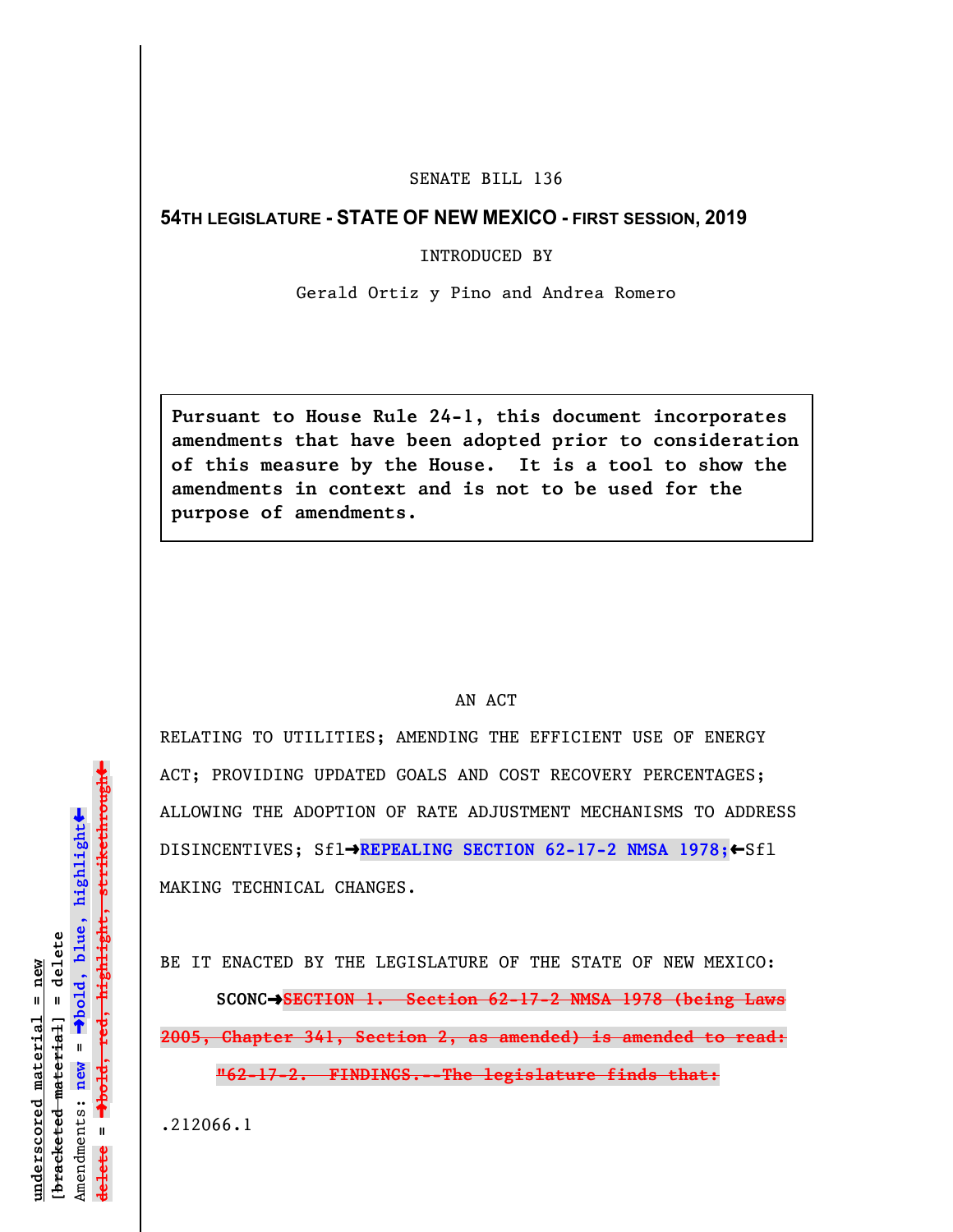**A. energy efficiency and load management are cost-effective resources that are an essential component of the balanced resource portfolio that public utilities must achieve to provide affordable and reliable energy to public utility consumers;**

**B. energy efficiency and load management in New Mexico are resources that are currently underutilized and, because regulatory disincentives create barriers to public utilities that inhibit the development of these resources, it is necessary and appropriate to provide rate treatment and financial incentives to public utilities to develop all costeffective and achievable energy efficiency and load management resources;**

**C. public and municipal utility energy efficiency and load management programs present opportunities to increase New Mexico's energy security, protect New Mexico energy consumers from price increases, preserve the state's natural resources and pursue an improved environment in New Mexico;** 

**D. energy efficiency and load management programs by public utilities in accordance with the Efficient Use of Energy Act can bring significant economic benefits to New Mexico;** 

**E. it serves the public interest to support public utility development of all cost-effective energy efficiency and**

.212066.1

 $\ddag$ º**bold, red, highlight, strikethrough**  $\ddot{\bullet}$ º**bold, blue, highlight**  $b$ racketed material] = delete **[bracketed material] = delete** inderscored material = new **underscored material = new** Amendments: **new** =  $\mathbf{I}$ Amendments: new  $\mathbf{u}$ **delete =** lelete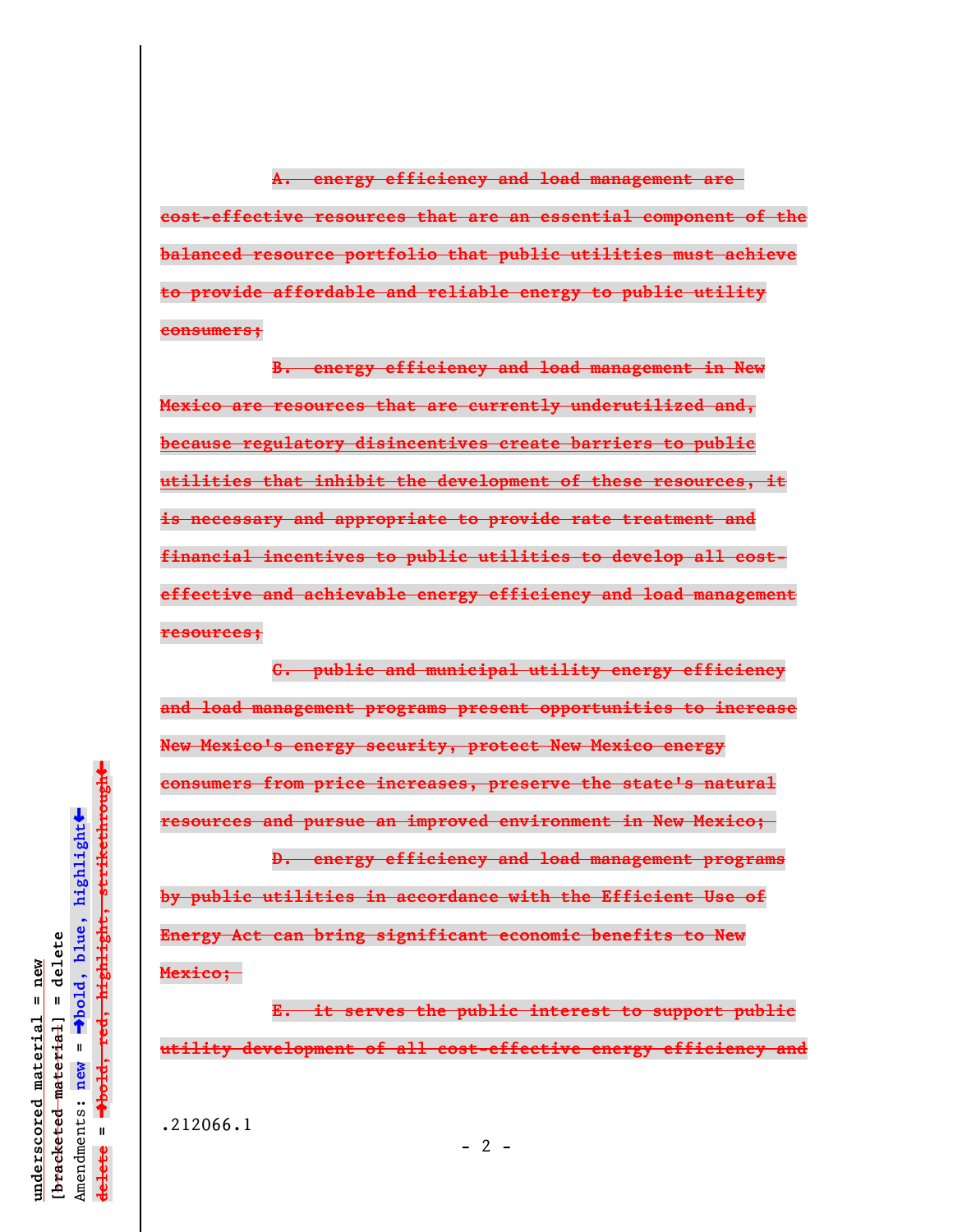**load management by removing, to the extent possible, regulatory disincentives and allowing recovery of costs for reasonable and prudently incurred expenses of energy efficiency and load management programs and also allowing public utilities the opportunity to earn a profit on cost-effective energy efficiency and load management resource development that, with satisfactory program performance, is financially more attractive than developing supply-side resources, while at the same time ensuring it is done in a manner that balances the public interest, consumers' interests and investors' interests;**

**F. utility energy efficiency and load management programs for economically disadvantaged New Mexicans, in conjunction with low-income weatherization programs managed by the state of New Mexico, will reduce the burden of utility costs on low-income customers;**

**G. cost-effective energy efficiency and load management programs undertaken by public utilities can provide significant reductions in greenhouse gas emissions, regulated air emissions, water consumption and natural resource depletion, and can avoid or delay the need for more expensive generation, transmission and distribution infrastructure;** 

**H. New Mexico should participate in regional efforts to reduce energy consumption by twenty percent by 2020 through programs to reduce energy consumption;** 

.212066.1

 $\ddag$ º**bold, red, highlight, strikethrough**  $\ddot{\bullet}$ º**bold, blue, highlight**  $\frac{1}{2}$ bracketed material = delete **[bracketed material] = delete** inderscored material = new **underscored material = new** Amendments: **new** =  $\mathbf{I}$ Amendments: new  $\mathbf{u}$ **delete =** lelete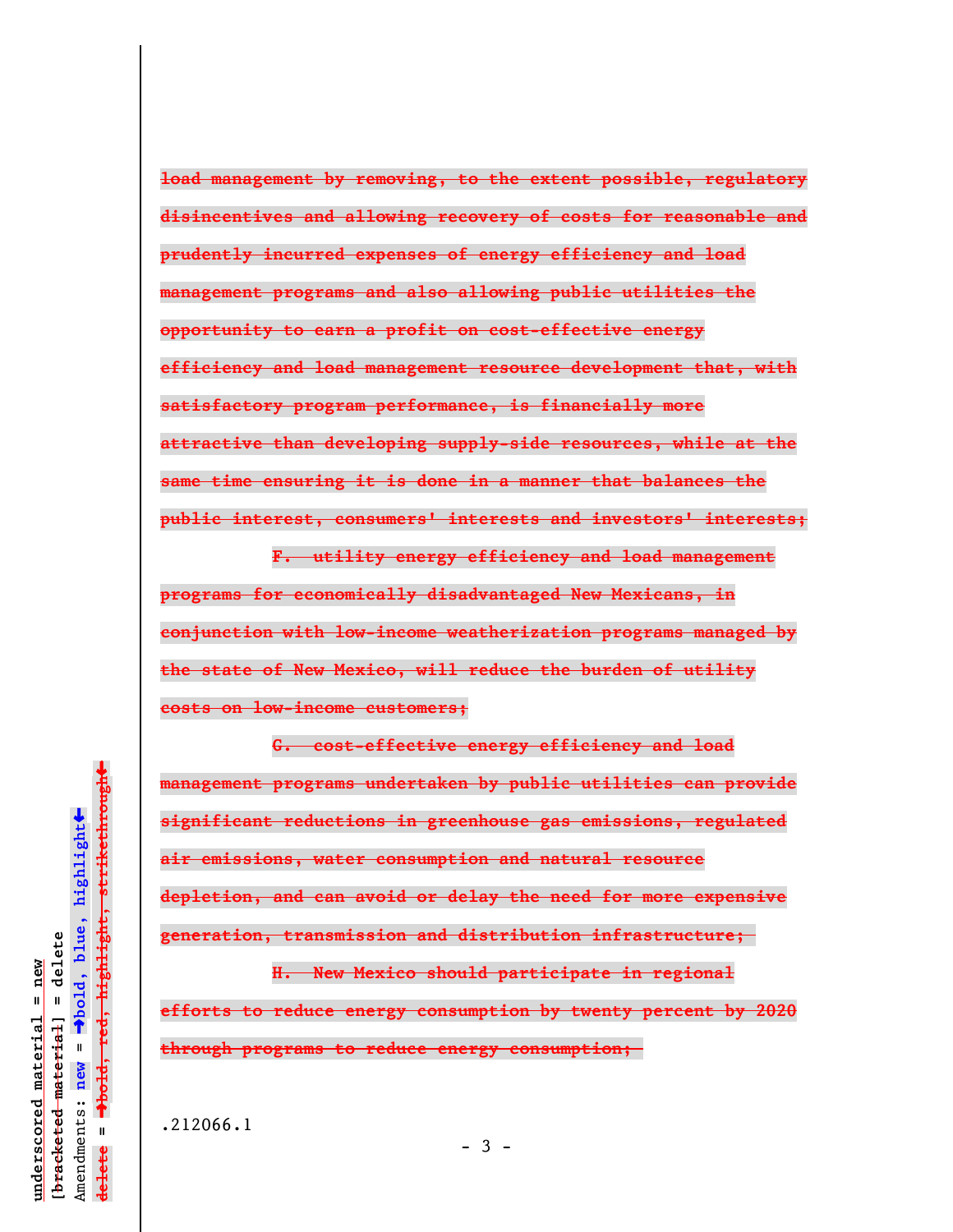**I. public utility resource planning to meet New Mexico's energy service needs should be identified and evaluated on an ongoing basis in accordance with the principles of integrated resource planning; [and]** 

**J. it is necessary and appropriate to allow distribution cooperative utilities to participate in the implementation of energy efficiency programs in ways that differ from rules applicable to public utilities that are not customer owned; and**

**K. maintenance of fair returns on common equity is vital to investor-owned public utilities' incentive to efficiently invest in energy efficiency and to provide for the ability of utilities to prudently invest in electric service in New Mexico.<sup>"</sup>←SCONC** 

**SECTION SCONC→<sup>2</sup>** 1←SCONC. Section 62-17-4 NMSA 1978 (being Laws 2005, Chapter 341, Section 4, as amended by Laws 2013, Chapter 124, Section 1 and by Laws 2013, Chapter 220, Section 1) is amended to read:

"62-17-4. DEFINITIONS.--As used in the Efficient Use of Energy Act:

A. "achievable" means those energy efficiency or load management resources available to the utility using its best efforts;

B. "commission" means the public regulation commission;

.212066.1

- 4 -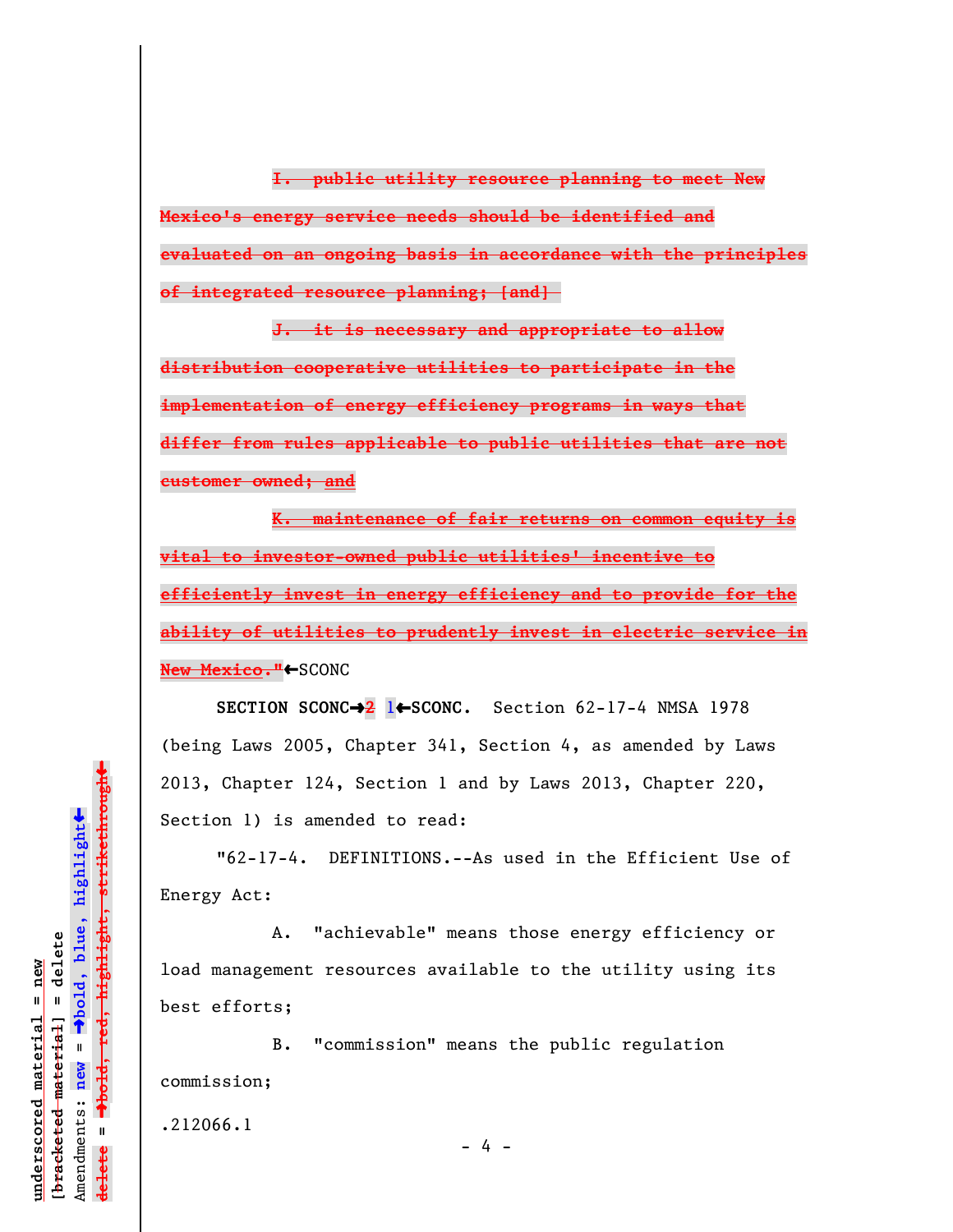C. "cost-effective" means that the energy efficiency or load management program meets the utility cost test;

D. "customer" means a utility customer at a single, contiguous field, location or facility, regardless of the number of meters at that field, location or facility;

E. "distribution cooperative utility" means a utility with distribution facilities organized as a rural electric cooperative pursuant to Laws 1937, Chapter 100 or the Rural Electric Cooperative Act or similarly organized in other states;

F. "energy efficiency" means measures, including energy conservation measures, or programs that target consumer behavior, equipment or devices to result in a decrease in consumption of electricity and natural gas without reducing the amount or quality of energy services;

G. "large customer" means a customer with electricity consumption greater than seven thousand megawatthours per year or natural gas use greater than three hundred sixty thousand decatherms per year;

H. "load management" means measures or programs that target equipment or devices to result in decreased peak electricity demand or shift demand from peak to off-peak periods;

I. "program costs" means the prudent and reasonable .212066.1

 $- 5 -$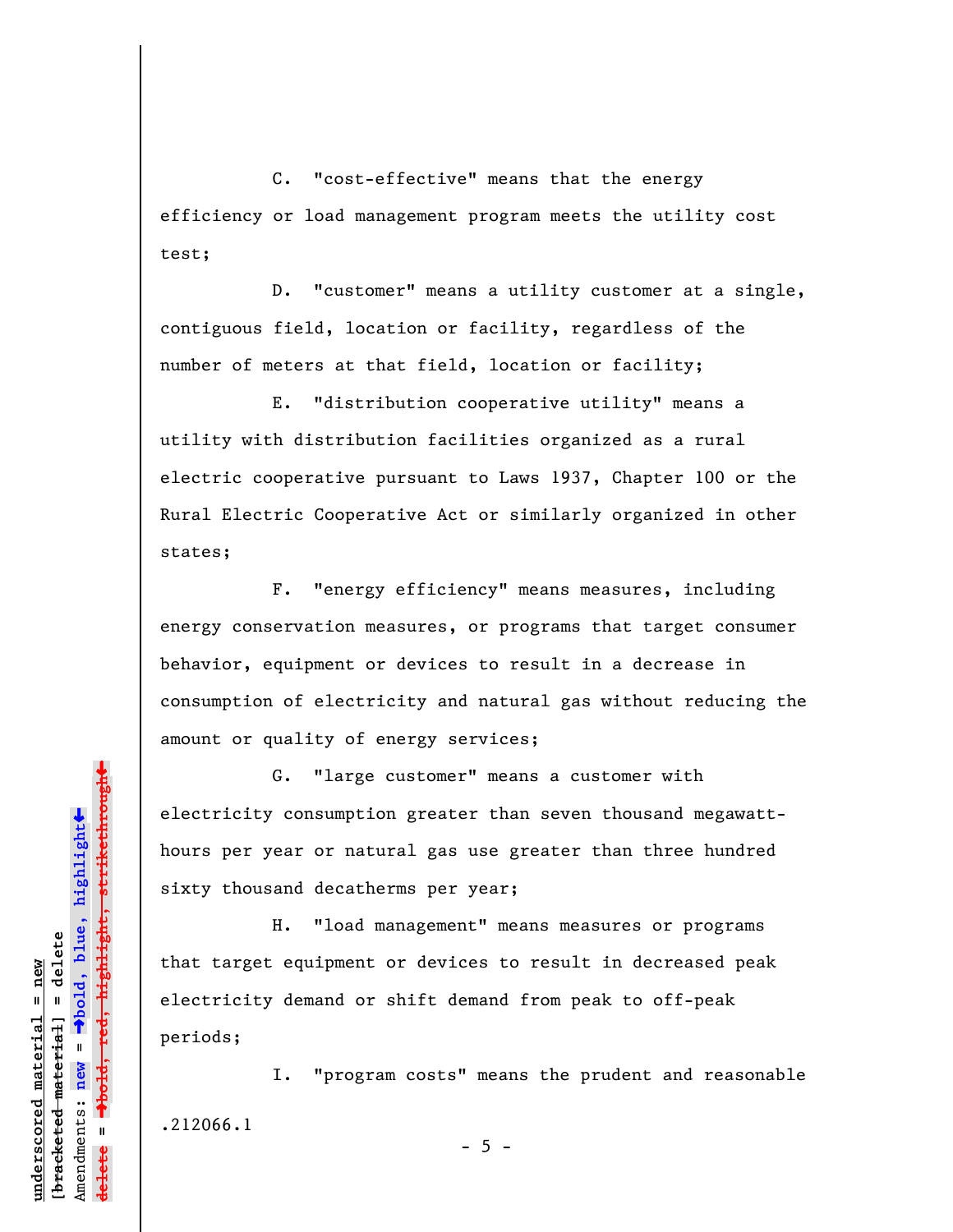costs of developing and implementing energy efficiency and load management programs, but "program costs" does not include charges for incentives or the removal of regulatory disincentives;

J. "public utility" means a public utility that is not also a distribution cooperative utility; and

K. "utility cost test" means a standard that is met if the monetary costs that are borne by the public utility and that are incurred to develop, acquire and operate energy efficiency or load management resources on a life-cycle basis are less than the avoided monetary costs associated with developing, acquiring and operating the associated supply-side resources. [<del>In developing this test for energy efficiency and</del> load management programs directed to low-income customers, the commission shall either quantify or assign a reasonable value to reductions in working capital, reduced collection costs, lower bad-debt expense, improved customer service effectiveness and other appropriate factors as utility system economic benefits.]"

**SECTION SCONC→3** 2←SCONC. Section 62-17-5 NMSA 1978 (being Laws 2005, Chapter 341, Section 5, as amended by Laws 2013, Chapter 124, Section 2 and by Laws 2013, Chapter 220, Section 2) is amended to read:

"62-17-5. COMMISSION APPROVAL--ENERGY EFFICIENCY AND LOAD MANAGEMENT PROGRAMS--DISINCENTIVES.--

.212066.1

red<del>, highlight, strikethrough</del> º**bold, red, highlight, strikethrough**  $\ddot{\bullet}$ º**bold, blue, highlight** bracketed material] = delete **[bracketed material] = delete** inderscored material = new **underscored material = new** Amendments: **new** =  $\mathbf{I}$ Amendments: new **delete =**

 $- 6 -$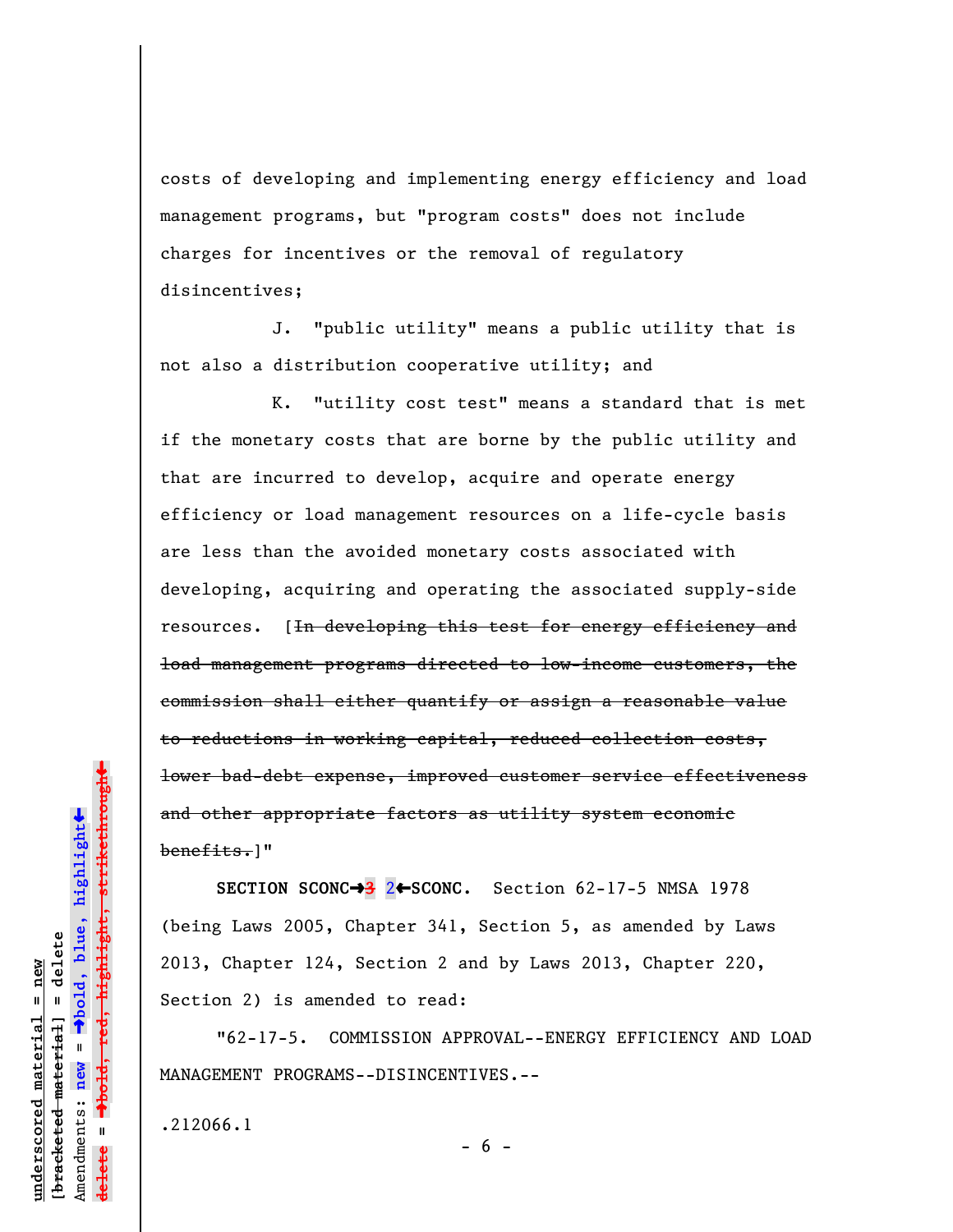A. Pursuant to the findings and purpose of the Efficient Use of Energy Act, the commission shall consider public utility acquisition of cost-effective energy efficiency and load management resources to be in the public interest.

B. The commission shall direct public utilities to evaluate and implement cost-effective programs that reduce energy demand and consumption.

C. Before the commission approves an energy efficiency and load management program for a public utility, it [ $mu$ st] shall find that the portfolio of programs is costeffective and designed to provide every affected customer class with the opportunity to participate and benefit economically. The commission shall determine the cost-effectiveness of energy efficiency and load management measures using the utility cost test. In determining life-cycle costs and benefits of energy efficiency programs, the commission shall not adjust for taxes when selecting a discount rate. In determining life-cycle costs and benefits for energy efficiency and load management programs directed to low-income customers, the commission shall either quantify or assign a reasonable value to:

(1) reductions in working capital;

(2) reduced collection costs;

(3) lower bad-debt expense;

(4) improved customer service effectiveness;

and

.212066.1

º**bold, red, highlight, strikethrough** º**bold, blue, highlight** bracketed material] = delete **[bracketed material] = delete** Amendments: **new** =  $\mathbf{u}$ Amendments: new **delete =**

 $\ddot{\bullet}$ 

 $\ddag$ 

**underscored material = new**

inderscored material = new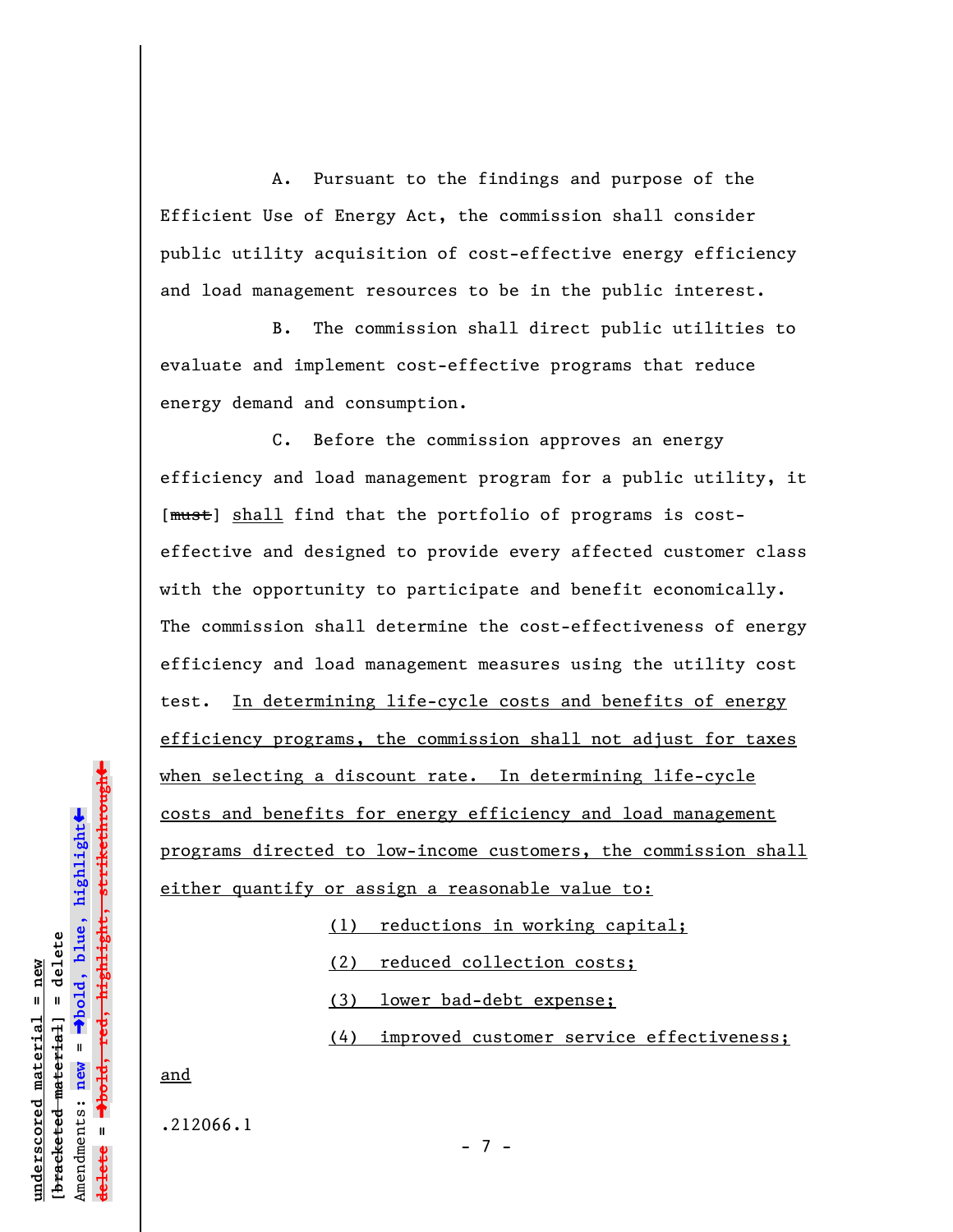(5) other appropriate factors as utility system economic benefits.

D. The commission shall act expeditiously on public utility requests for approval of energy efficiency or load management programs.

E. Public utilities shall obtain commission approval of energy efficiency and load management programs before they are implemented. Public utilities proposing new energy efficiency and load management programs shall, before seeking commission approval, solicit nonbinding recommendations on the design, implementation and use of third-party energy service contractors through competitive bidding on the programs from commission staff, the attorney general, the energy, minerals and natural resources department and other interested parties. The commission may for good cause require public utilities to solicit competitive bids for energy efficiency and load management resources.

F. The commission shall:

(1) upon petition or its own motion, identify and remove regulatory disincentives or barriers for public utility expenditures on energy efficiency and load management measures [and ensure that they are removed] in a manner that balances the public interest, consumers' interests and investors' interests; [The commission shall also]

(2) upon petition by a public utility, remove

.212066.1

- 8 -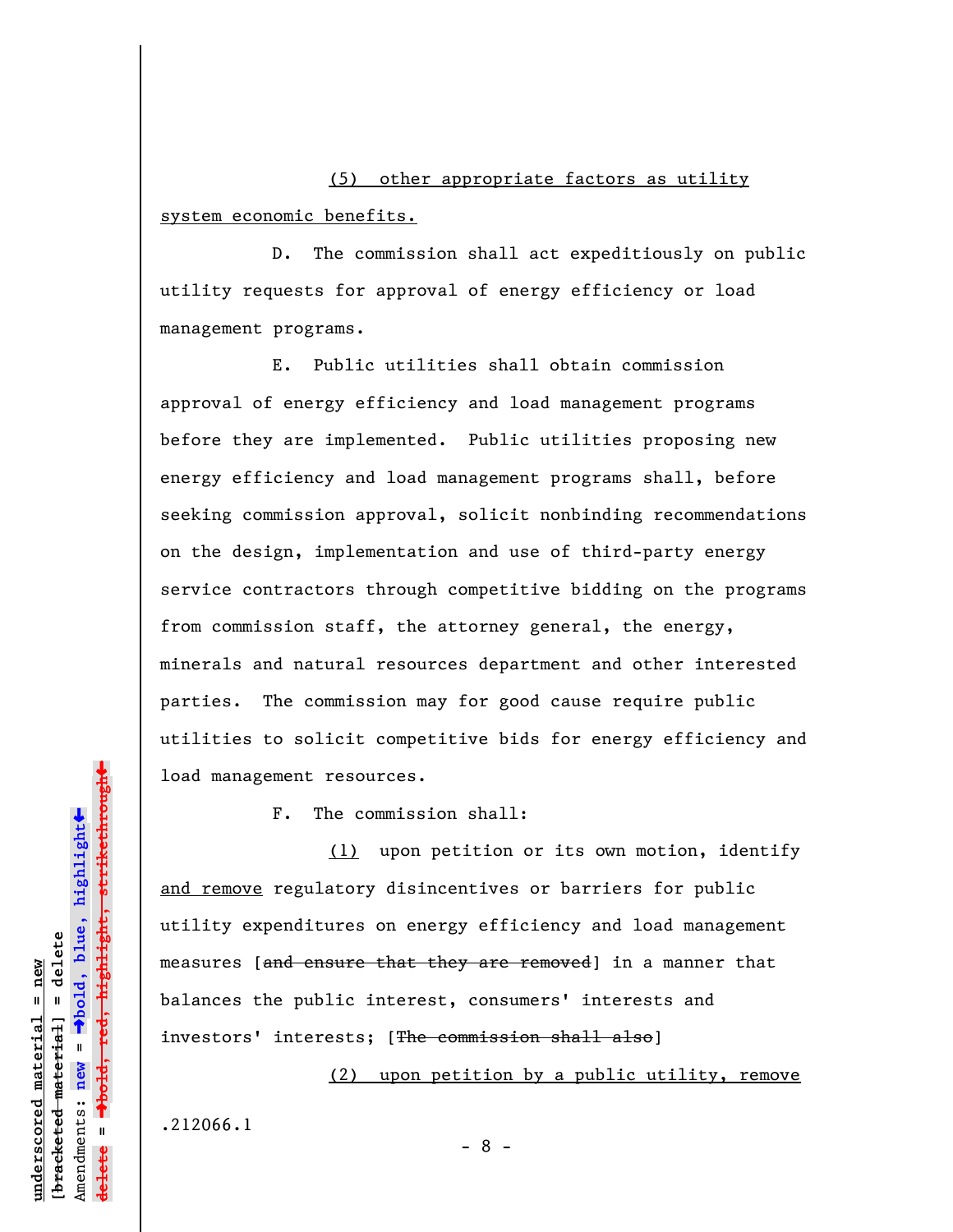regulatory disincentives through the adoption of a rate adjustment mechanism that ensures that the revenue per customer approved by the commission in a general rate case proceeding is recovered by the public utility without regard to the quantity of electricity actually sold by the public utility subsequent to the date the rate took effect. Regulatory disincentives removed through a rate adjustment mechanism shall be separately calculated for the rate class or classes to which the mechanism applies and collected or refunded by the utility through a separately identified tariff rider that shall not be used to collect commission-approved energy efficiency and load management program costs and incentives;

(3) provide public utilities an opportunity to earn a profit on cost-effective energy efficiency and load management resource development that, with satisfactory program performance, is financially more attractive to the utility than supply-side utility resources; and

(4) not reduce a utility's return on equity based on approval of a disincentive removal mechanism or profit incentives pursuant to the Efficient Use of Energy Act.

G. Public utilities providing electricity and natural gas service to New Mexico customers shall, subject to commission approval, acquire SCONC<sup>+</sup>maximum<sup>+</sup>SCONC SCONC<sup>+</sup>the<sup>+</sup>SCONC cost-effective and achievable energy efficiency and load management resources available in their .212066.1

- 9 -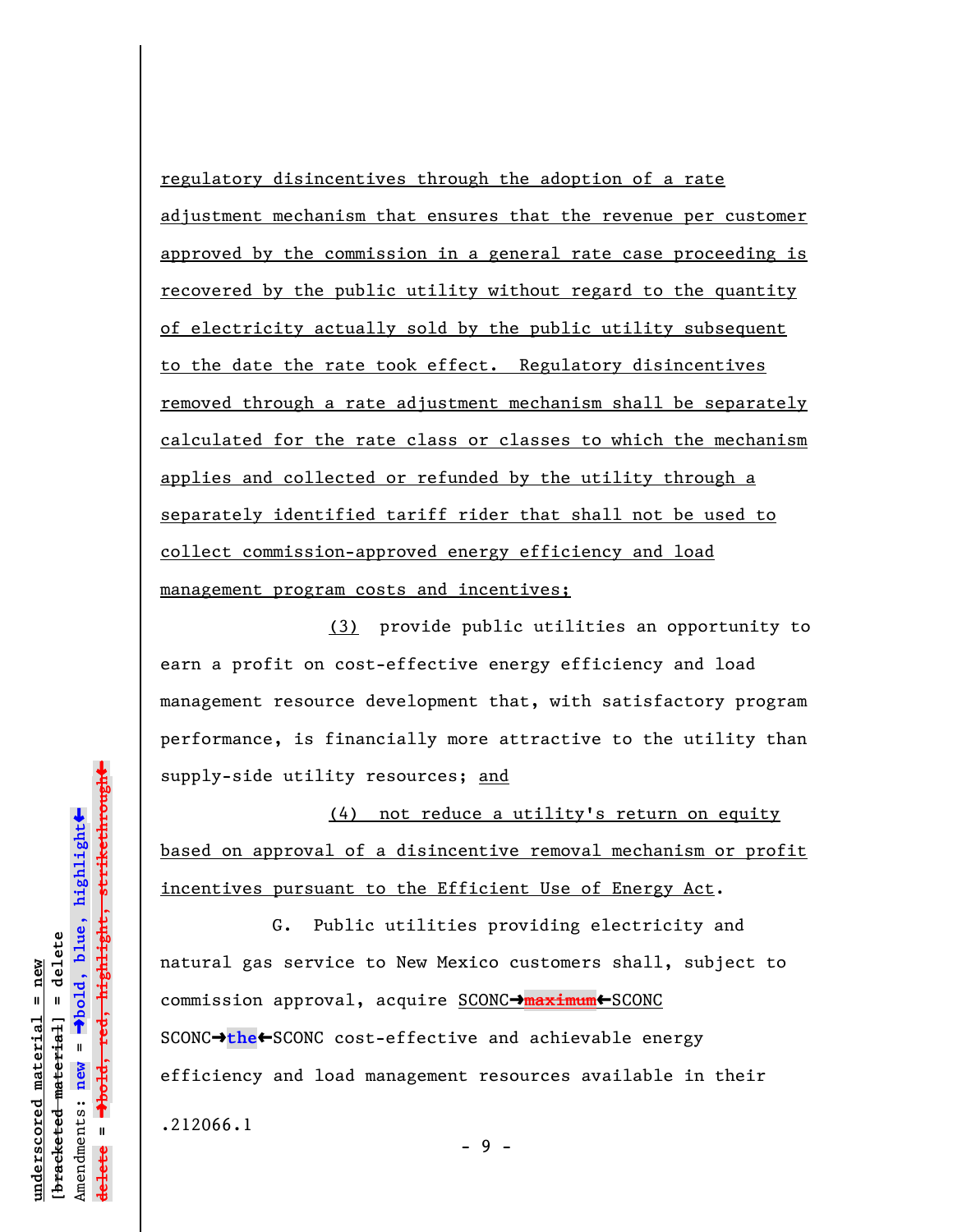service territories. This requirement, however, for public utilities providing electricity service, shall not be less than savings of five percent of [2005] 2020 total retail kilowatthour sales to New Mexico [customers] customer classes that have the opportunity to participate in calendar year [2014 and eight percent of 2005 total retail kilowatt-hour sales to New Mexico eustomers in 2020] 2025 as a result of energy efficiency and load management programs implemented [starting in 2007] in years 2021 through 2025. No later than June 30, 2025, the commission shall adopt, through rulemaking, SCONC $\rightarrow$ minimum<br/>
scONC energy savings targets for electric utilities for years 2026 through 2030 based on SCONC<sup>-</sup>**maximum**<sup>-</sup>SCONC cost-effective and achievable energy savings SCONC<sup>+</sup> and provide utility incentives based on savings achieved←SCONC.

H. A public utility that determines it cannot achieve the minimum requirements established in Subsection G of this section shall report to the commission on why it cannot meet those requirements and shall propose alternative requirements based on acquiring cost-effective and achievable energy efficiency and load management resources. If the commission determines, after hearing, that the minimum requirements of Subsection G of this section exceed the SCONC<sup>-</sup>maximum<sup>-SCONC</sup> achievable amount of energy efficiency and load management available to the public utility or that the .212066.1

 $\ddag$ º**bold, red, highlight, strikethrough**  $\ddot{\bullet}$ º**bold, blue, highlight** bracketed material] = delete **[bracketed material] = delete** inderscored material = new **underscored material = new** Amendments: **new** =  $\mathbf{I}$ Amendments: new **delete =**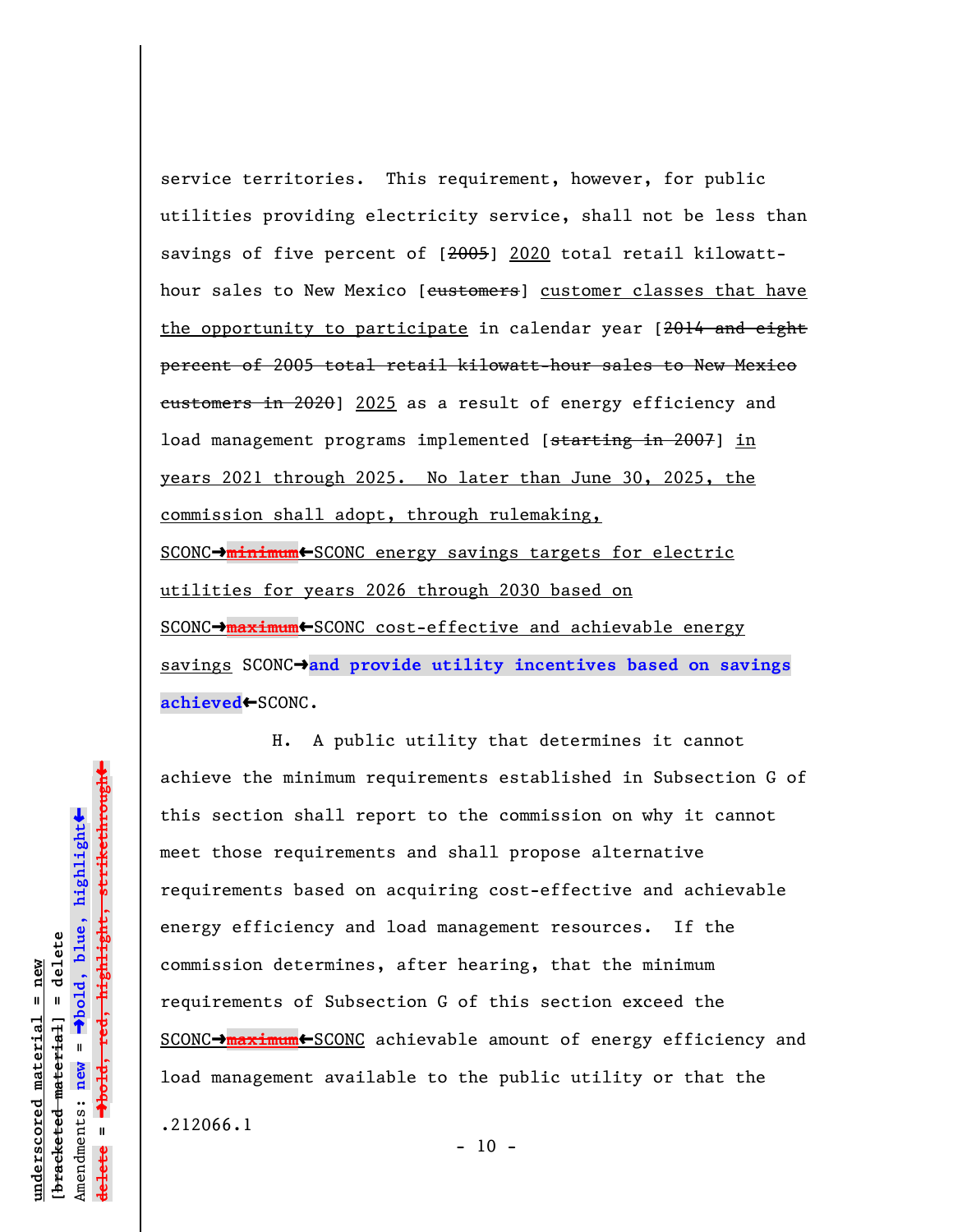program costs of energy efficiency and load management to achieve the minimum requirements of Subsection G of this section exceed the program costs funding established in Subsection A of Section 62-17-6 NMSA 1978, the commission shall establish lower minimum energy savings requirements for the utility based on the maximum amount of energy efficiency and load management that it determines can be achieved."

**SECTION SCONC→4** 3←SCONC. Section 62-17-6 NMSA 1978 (being Laws 2005, Chapter 341, Section 6, as amended by Laws 2013, Chapter 124, Section 3 and by Laws 2013, Chapter 220, Section 3) is amended to read:

"62-17-6. COST RECOVERY.--

A. A public utility that undertakes cost-effective energy efficiency and load management programs shall have the option of recovering its prudent and reasonable costs along with commission-approved incentives for demand-side resources and load management programs implemented after the effective date of the Efficient Use of Energy Act through an approved tariff rider or in base rates, or by a combination of the two. Program costs and incentives may be deferred for future recovery through creation of a regulatory asset. Funding for program costs [for investor-owned electric utilities] shall be [three] as follows:

(1) for investor-owned electric utilities, no less than three percent and no more than five percent of .212066.1 - 11 -

 $\ddag$ º**bold, red, highlight, strikethrough**  $\ddot{\bullet}$ º**bold, blue, highlight** bracketed material] = delete **[bracketed material] = delete** inderscored material = new **underscored material = new** Amendments: **new** =  $\mathbf{u}$ Amendments: new **delete =**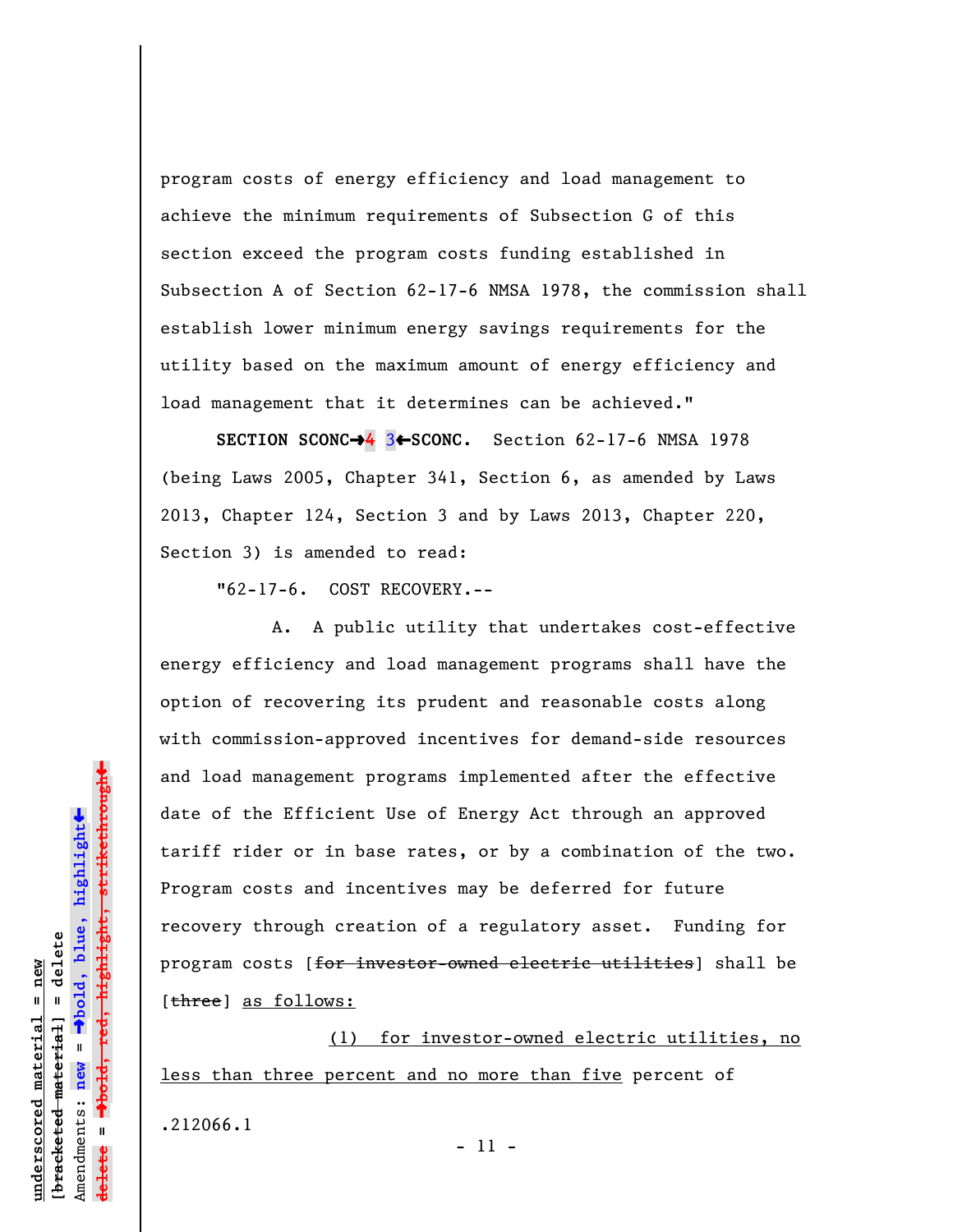customer bills, excluding gross receipts taxes and franchise and right-of-way access fees, or seventy-five thousand dollars (\$75,000) per customer per calendar year, whichever is less, for customer classes with the opportunity to participate SCONC→ **; and←**SCONC

SCONC<sup>+</sup>[Funding for annual program costs] The commission shall **approve funding greater than three percent if requested by a utility and may consider funding greater than three percent if requested by an intervenor in an energy-efficiency filing; an<del>d</del>←**SCONC

(2) for gas utilities,  $[shall not exceed]$ three] no more than five percent of total annual revenues [nor shall charges exceed] or seventy-five thousand dollars (\$75,000) per customer per calendar year.

B. Provided that the public utility's total portfolio of programs remains cost-effective, no less than five percent of the amount received by the public utility for program costs shall be specifically directed to energyefficiency programs for low-income customers.

C. Unless otherwise ordered by the commission, a tariff rider approved by the commission shall:

(1) require language on customer bills explaining program benefits; and

[B. The tariff rider shall] (2) be applied on a monthly basis. [unless otherwise allowed by the commission. .212066.1

 $- 12 -$